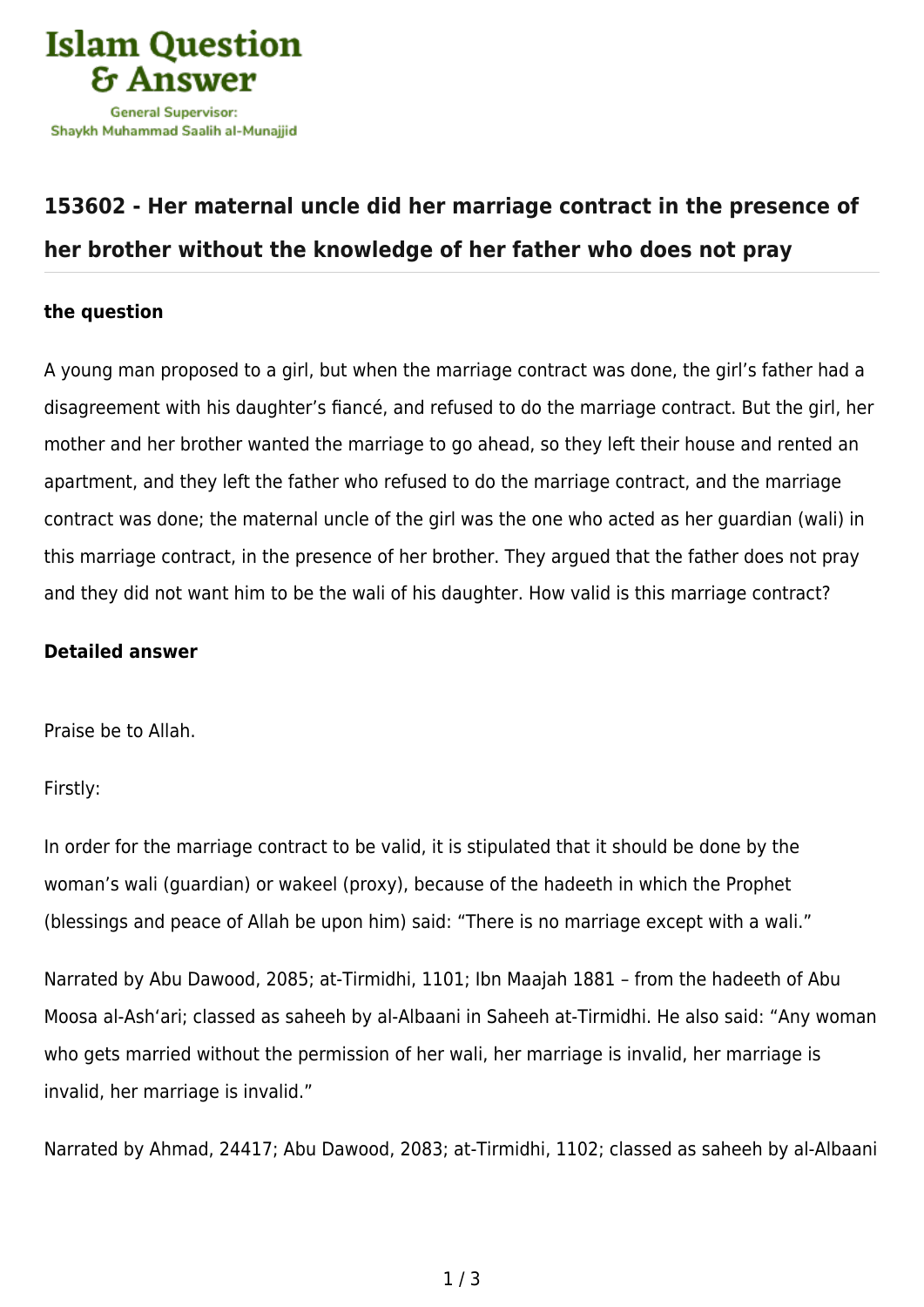

in Saheeh al-Jaami', 2709

The wali of the woman is her father, then his father (paternal grandfather), then her son, then his son (this is if she has children), then her brother through her father and mother (full brother); then her brother through her father only (half brother), then their (brothers') sons, then the paternal uncles, then their sons, then the paternal uncles of the father, then the ruler.

See al-Mughni, 9/355

Secondly:

With regard to the one who does not pray, if he does not pray at all, then he is a kaafir according to the more correct of the two scholarly opinions. See the answer to questions no. [2182](https://islamqa.com/en/answers/2182) and [5208](https://islamqa.com/en/answers/5208)

Based on that, it is not valid for him to be a wali for marriage, because the kaafir cannot be a wali in the marriage of a Muslim woman, according to scholarly consensus.

Ibn Qudaamah (may Allah have mercy on him) said: With regard to the kaafir, he has no wilaayah (guardianship) over a Muslim woman under any circumstances, according to the consensus of the scholars, including Maalik, ash-Shaafa'i, Abu 'Ubayd and ashaab ar-ra'y. Ibn al-Mundhir said: All of the scholars from whom we acquired knowledge are unanimously agreed on that.

End quote from al-Mughni, 9/377

Shaykh Ibn 'Uthaymeen (may Allah have mercy on him) said: If he does not pray, it is not permissible for him to do the marriage contract for any of his daughters. If he does so, then the marriage contract is invalid, because one of the conditions of being the wali (guardian) of a Muslim woman is that he should be a Muslim.

End quote from Fataawa Noor 'ala ad-Darb